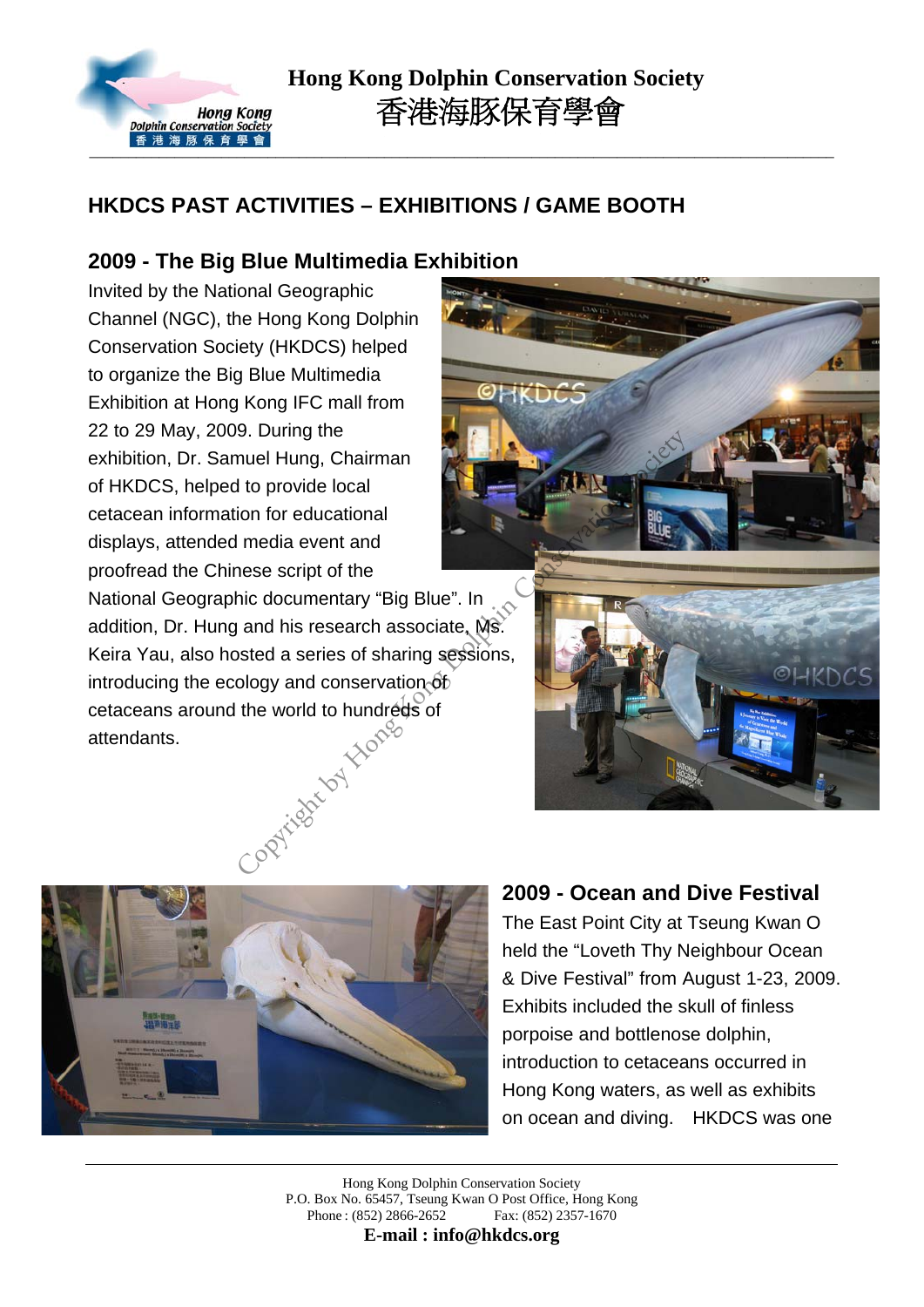

of the supporting organizations to the event and provided the cetacean skulls as well as information on cetaceans.

## **2006 - Chinese White Dolphin Exhibition at Cityplaza, Taikoo Shing**

The Chinese White Dolphin Exhibition, which was held by the Hong Kong Dolphin



Conservation Society and the Swire Properties, was completed with great success. This exhibition consisted of a number of dolphin panels and photographs, including photos of Chinese white dolphins in Hong Kong (provided by Mr. Samuel Hung), and other cetaceans from other parts of the world (provided by renowned photojournalists Mr. Stephen Wong and his wife Ms. Takako Uno).

The event was held from 7th to 17th April 2006, which coincided with the Easter Holiday, so the exhibition drew scores of visitors. And, people were even queuing up for the dolphin computer game kiosks. In addition, a series of talks were held during the public holidays from 14th to 17th April, which covered a number of dolphin conservation issues. We

believe that the public should have got a good chance to understand more about our dolphin friend through this event.

We would like to thank Mr. Stephen Wong and Ms. Takako Uno again for providing their extraordinary whale and dolphin photos; and Agriculture, Fisheries and Conservation Department for providing the dolphin CD-Rom for the game kiosks; and the Swire Properties.



Hong Kong Dolphin Conservation Society P.O. Box No. 65457, Tseung Kwan O Post Office, Hong Kong Phone : (852) 2866-2652 Fax: (852) 2357-1670

**E-mail : info@hkdcs.org**